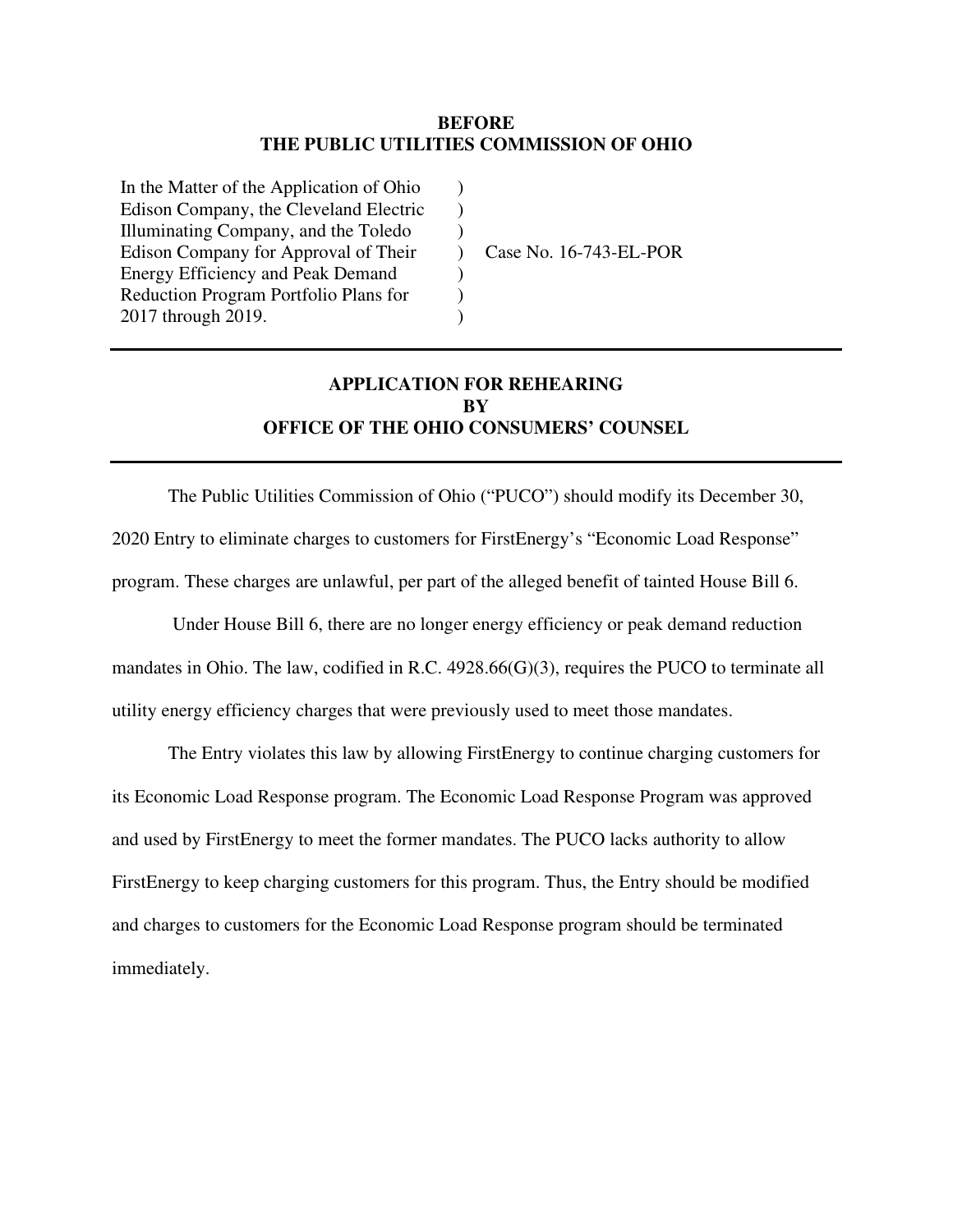Assignment of Error 1: The Entry is unlawful under R.C. 4928.66(G)(3) – from tainted House Bill 6 – because it allows FirstEnergy to keep charging customers for a peak demand response program. R.C. 4928.66(G)(3) prohibits any such charges to consumers now that the law contains no peak demand reduction mandates.

Assignment of Error 2: The Entry is unlawful under R.C. 4903.09 because it provides no explanation of the PUCO's reasoning for allowing FirstEnergy to continue charging customers for a peak demand response despite the prohibition under R.C.  $4928.66(G)(3)$  – from tainted House Bill 6.

Respectfully submitted,

Bruce Weston (#0016973) Ohio Consumers' Counsel

*/s/ Christopher Healey*  Christopher Healey (0086027) Counsel of Record Assistant Consumers' Counsel

 **Office of the Ohio Consumers' Counsel** 

 65 East State Street, 7th Floor Columbus, Ohio 43215 Telephone: (614) 466-9571 christopher.healey@occ.ohio.gov (willing to accept service by email)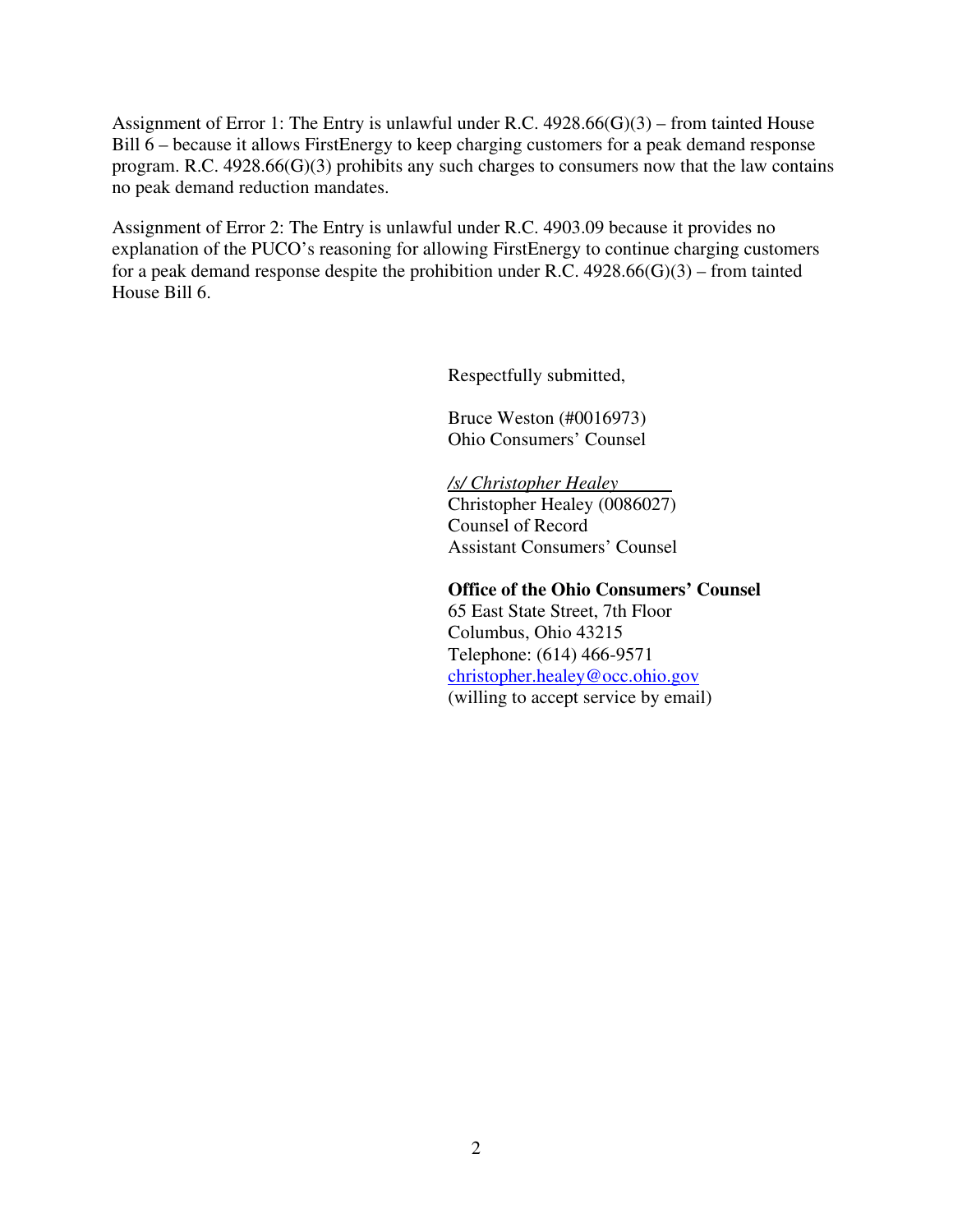#### **BEFORE THE PUBLIC UTILITIES COMMISSION OF OHIO**

) ) )  $\lambda$ ) ) )

In the Matter of the Application of Ohio Edison Company, the Cleveland Electric Illuminating Company, and the Toledo Edison Company for Approval of Their Energy Efficiency and Peak Demand Reduction Program Portfolio Plans for 2017 through 2019.

Case No. 16-743-EL-POR

### **MEMORANDUM IN SUPPORT**

As the PUCO stated in its November 18, 2020 Order in this case, "The plain language of R.C. 4928.66(G)(3) is clear and unambiguous. Once the cumulative saving cap has been met on December 31, 2020, the EDU's EE/PDR cost recovery riders must 'terminate."<sup>1</sup> That means FirstEnergy's charges to consumers must end. Indeed, sparing consumers from such charges was part of the public relations selling point (alleged consumer savings) for now-scandalous House Bill 6, with which FirstEnergy is only too familiar.

Despite this order, FirstEnergy filed tariffs that proposed to continue charging customers

\$0.0003777 per kWh for its "Economic Load Response" program.<sup>2</sup> At this rate, residential

customers are projected to pay more than \$6.2 million to subsidize this program in 2021:

| <b>EDU</b>    | Rate        | $2021 \text{ kWh}^3$           | <b>Total Charge</b> |
|---------------|-------------|--------------------------------|---------------------|
| Ohio Edison   | \$0.0003777 | 8,960,176,551                  | \$3,384,258.68      |
| Toledo Edison | \$0.0003777 | 2,427,132,515                  | \$916,727.95        |
| Cleveland     |             |                                |                     |
| Electric      | \$0.0003777 | $\vert 5, 134, 657, 270 \vert$ | \$1,939,360.05      |
|               |             |                                | \$6,240,346.69      |

<sup>1</sup> Finding & Order ¶ 8 (Nov. 18, 2020).

<sup>2</sup> *See* Case No. 20-1673-EL-RDR, Revised Tariff Pages (Dec. 23, 2020).

<sup>&</sup>lt;sup>3</sup> See Case No. 19-2080-EL-RDR, November 3, 2020 Tariff Updates, which provide projected kWh usage for 2021.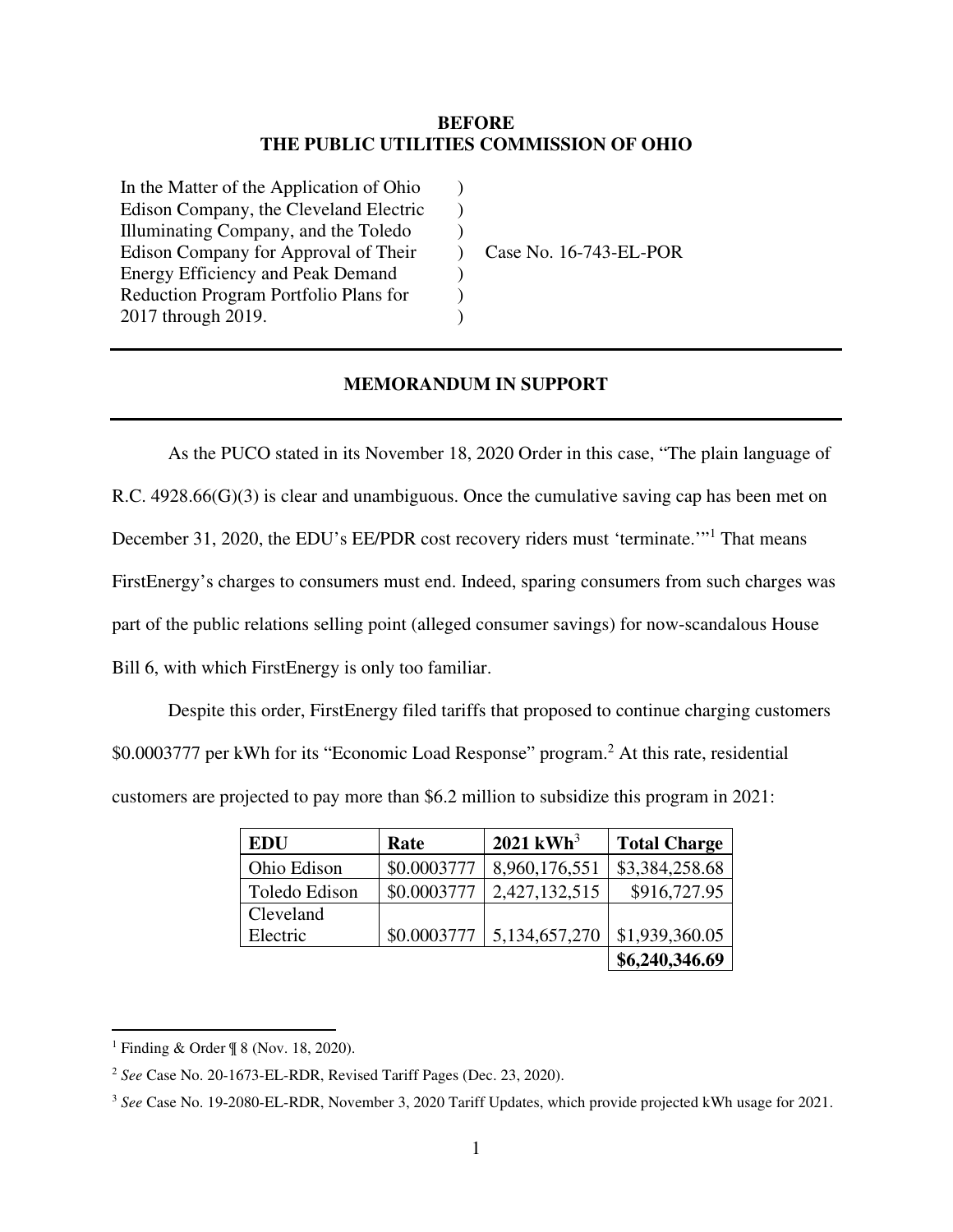And despite ordering FirstEnergy to set its energy efficiency charges to zero, the PUCO approved FirstEnergy's continued charges for the Economic Load Response program, including \$6.2 million in charges to residential customers.<sup>4</sup> This was unlawful. These charges must be terminated.

#### **I. ASSIGNMENTS OF ERROR**

**Assignment of Error 1: The Entry is unlawful under R.C. 4928.66(G)(3) – from tainted House Bill 6 – because it allows FirstEnergy to keep charging customers for a peak demand response program. R.C. 4928.66(G)(3) prohibits any such charges to consumers now that the law contains no peak demand reduction mandates.**

Under R.C.  $4928.66(G)(3)$ , when utilities have achieved full compliance with statutory energy efficiency and peak demand reduction mandates (which occurred at the end of 2020), they are required to terminate their energy efficiency and peak demand reduction charges to customers. The statute provides that "any electric distribution utility cost recovery mechanism authorized by the commission for compliance with [energy efficiency mandates] *shall terminate* except as necessary to reconcile the difference between revenue collected and the allowable cost of compliance associated with compliance efforts occurring prior to the date upon which full compliance [with energy efficiency mandates] is deemed achieved."

The PUCO approved FirstEnergy's request to continue charging customers for its Economic Load Response program.<sup>5</sup> But it should not have because the Economic Load Response program is a peak demand reduction program that FirstEnergy used to meet the nowterminated peak demand reduction mandates. The law says that all such charges must end.

It is unclear why the PUCO approved these charges because, as discussed below, the PUCO did not provide any support for allowing this charge to continue in its December 30, 2020

<sup>4</sup> Entry (Dec. 30, 2020).

<sup>5</sup> Entry (Dec. 30, 2020).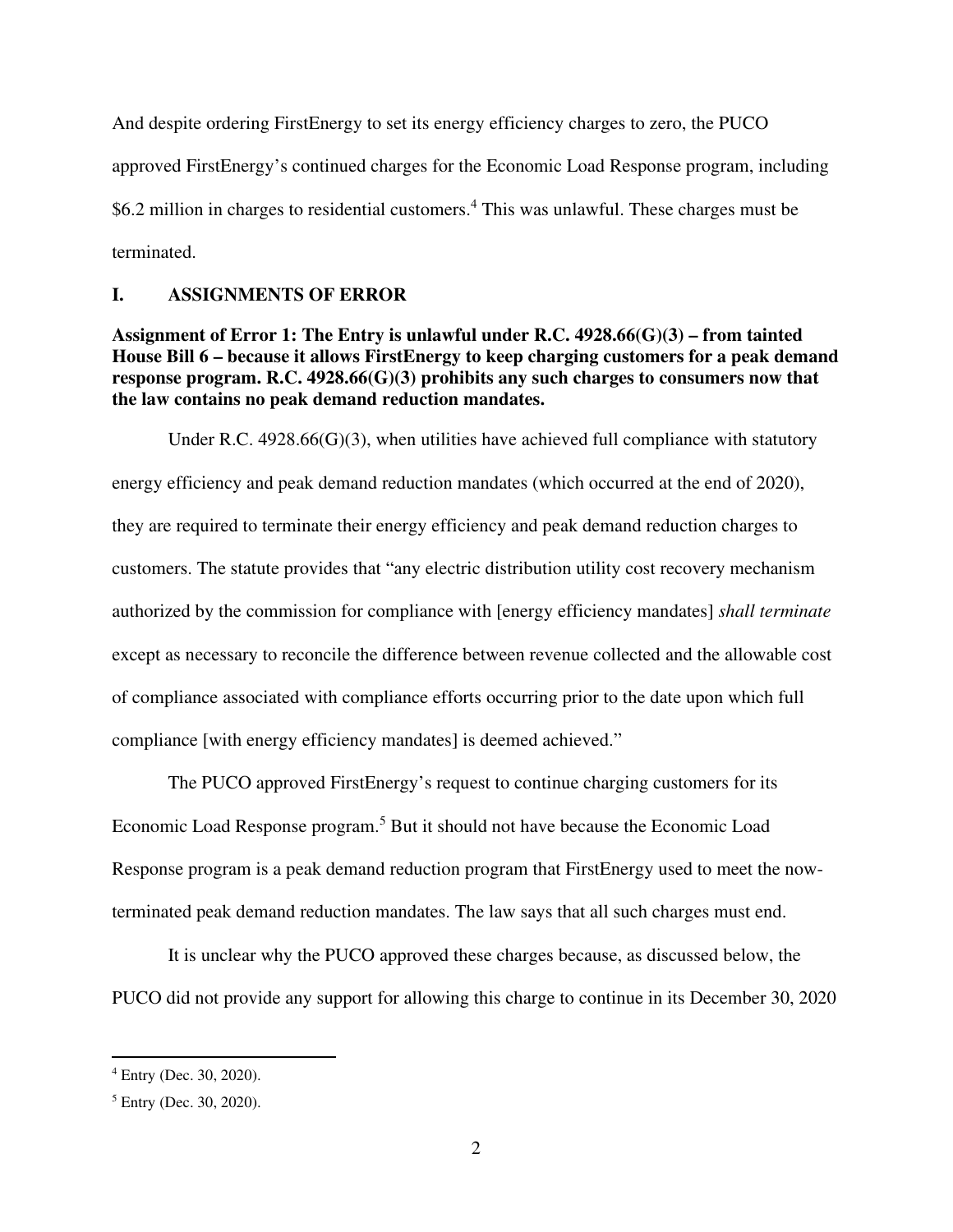Entry.) But the program is directly related to compliance with the former mandates. The tariffs themselves say so, and these tariffs were approved by the PUCO.

One condition to nonresidential customers participating in the Economic Load Response program is that "the customer commits its demand response capability to Company for integration into Company's R.C. § 4928.66 compliance programs."<sup>6</sup> Another condition to participating in the Economic Load Response program is that "the Commission finds that the demand response capabilities of customers electing service under this rider shall count towards the Company's compliance with the peak demand reduction benchmarks set forth in R.C.  $§$  4928.66 ...."<sup>7</sup>

This language could not be any clearer: the Economic Load Response program was "authorized by the commission for compliance" with peak demand reduction mandates, and thus, the charges to customers for this program "shall terminate" under R.C.  $4928.66(G)(3)$ .<sup>8</sup>

Further, FirstEnergy's own annual reports confirm that the Economic Load Response program was part of FirstEnergy's compliance with mandates. For example, in FirstEnergy's most recent report, it states that the report "addresses the Companies' compliance with the energy efficiency ('EE') and peak demand reduction ('PDR') benchmarks set forth in O.R.C. § 4928.66(A)."<sup>9</sup> FirstEnergy then specifically references the Economic Load Response program as part of its demand response mandate compliance efforts: "The Companies' Demand

<sup>6</sup> *See* Ohio Edison Co., Rider ELR, Sheet 101; Cleveland Electric Co., Rider ELR, Sheet 101; Toledo Edison, Rider ELR, Sheet 101 (all attached as exhibits hereto).

<sup>7</sup> *Id.*

<sup>8</sup> *See* R.C. 4928.66(G)(3).

<sup>9</sup> Case Nos. 20-724-EL-EEC, 20-725-EL-EEC, 20-726-EL-EEC, Portfolio Status Report (May 15, 2020), *available at* http://dis.puc.state.oh.us/DocumentRecord.aspx?DocID=6ce9bd1d-280a-42f3-87ab-13e91f7ca168 (click the first link under "Source File(s)") (the "Annual Report").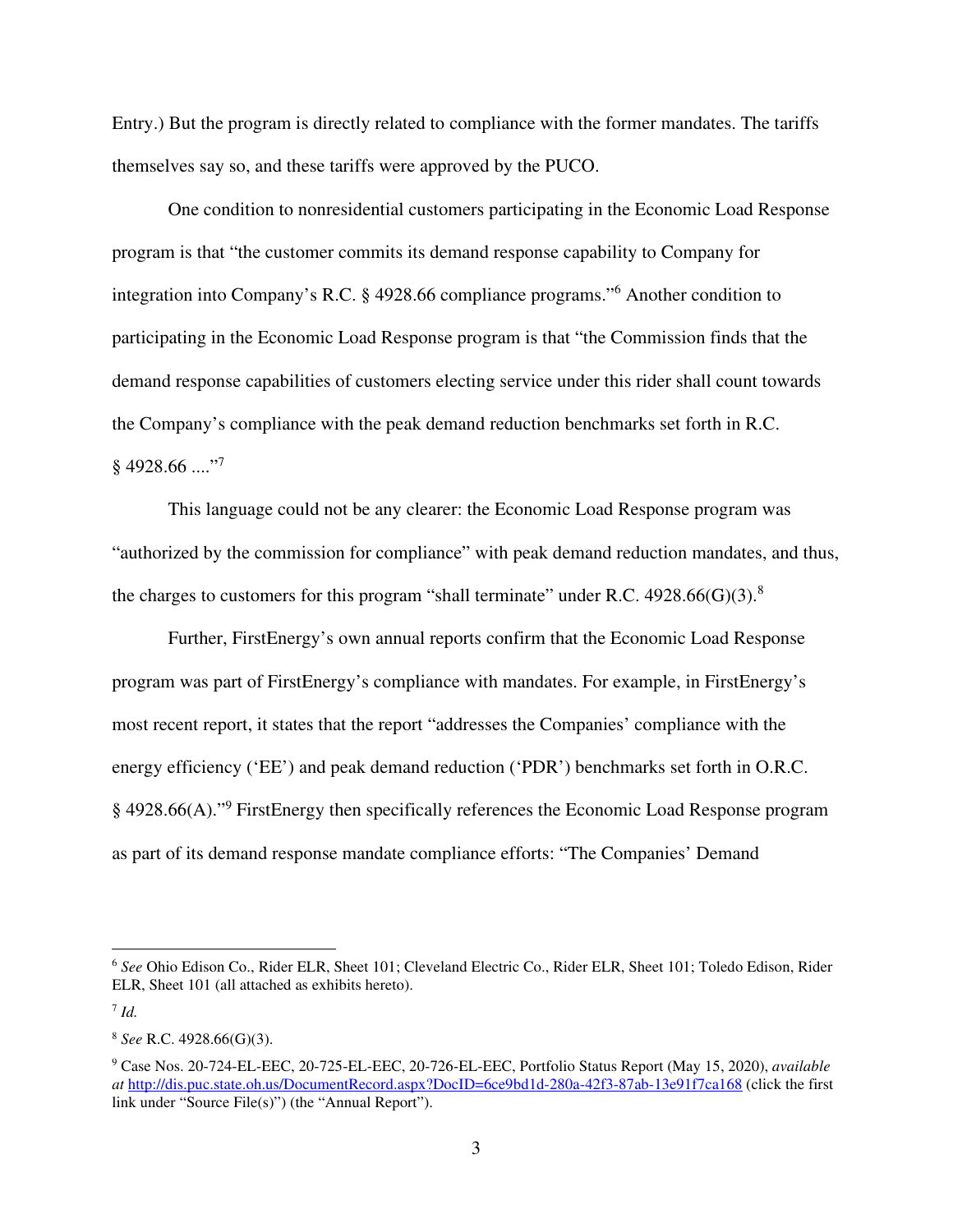Reduction Program leveraged demand response resources including ... resources participating on the Companies' C/I Interruptible Load Reduction Tariff (ELR)."<sup>10</sup>

This shows that the Economic Load Response program was used for purposes of compliance with peak demand reduction mandates. Thus, R.C. 4928.66(G)(3) applies, prohibiting FirstEnergy from continuing to charge customers for it.

# **Assignment of Error 2: The Entry is unlawful under R.C. 4903.09 because it provides no explanation of the PUCO's reasoning for allowing FirstEnergy to continue charging customers for a peak demand response despite the prohibition under R.C. 4928.66(G)(3) – from tainted House Bill 6.**

R.C. 4903.09 requires the PUCO to file "findings of fact and written opinions setting forth the reasons prompting the decisions arrived at, based upon said findings of fact." In approving FirstEnergy's charges to customers for its Economic Load Response program, the PUCO provided no explanation.

The Entry says the following and nothing else: "As to FirstEnergy's filing, we note that we are only approving the proposed compliance tariffs filed on December 23, 2020 in Case Nos. 20-1673-EL-RDR and 20-1748-EL-ATA, to the extent they establish revised charges for Rider DSE1 and set Rider DSE2 to zero."<sup>11</sup> Rider DSE1 is the charge for the Economic Load Response program. The PUCO provides no explanation as to *why* it is approving the charges under Rider DSE1—the Entry simply says that it is doing so. This violates R.C. 4903.09 because there is no way for anyone to evaluate the basis for the PUCO's ruling. Maybe that is because there is no basis for such a ruling that transfers more of consumers' money to FirstEnergy, related to a House Bill 6 issue.

<sup>10</sup> *Id.*

 $11$  Entry  $\P$  12 (Dec. 30, 2020).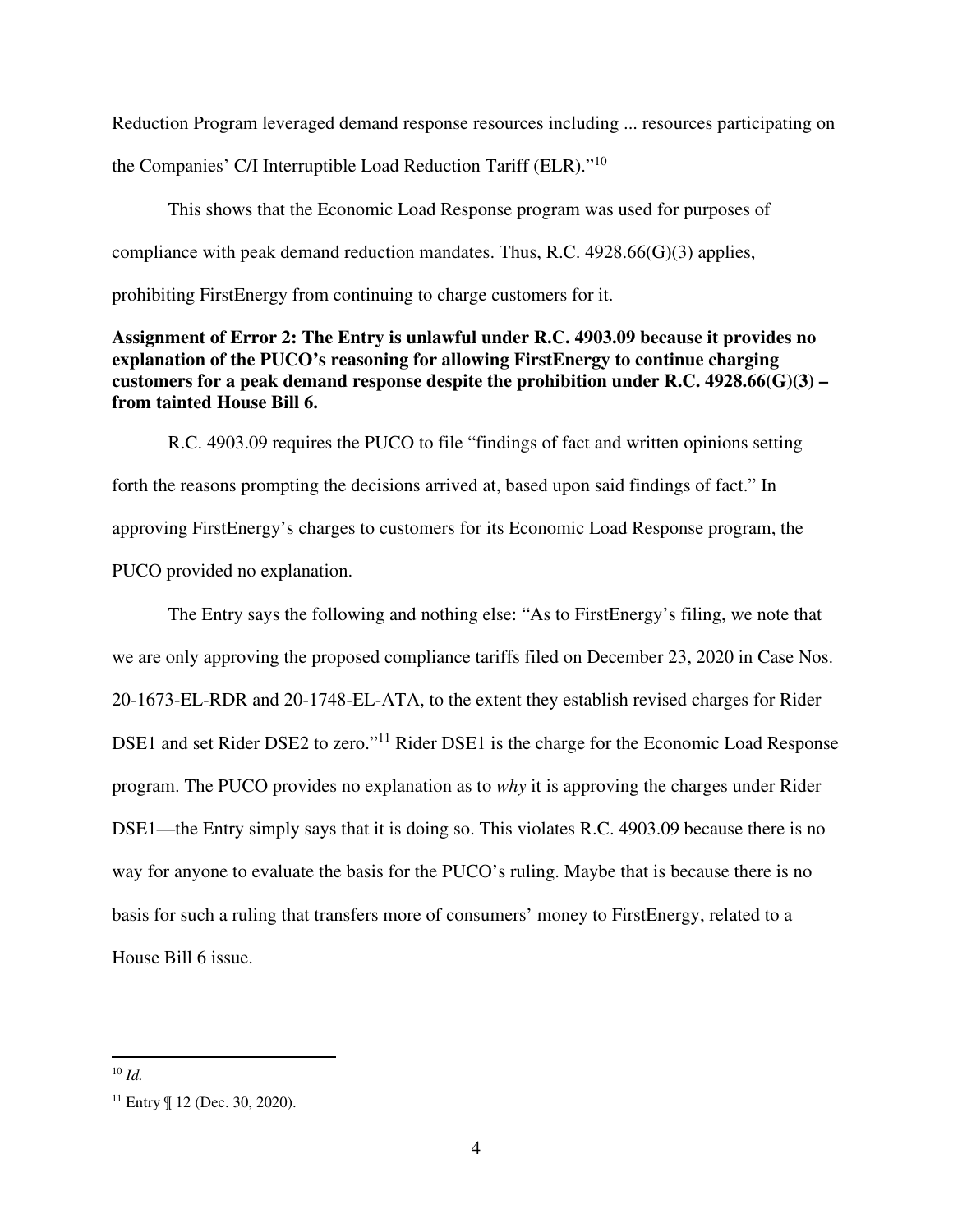# **II. CONCLUSION**

For the foregoing reasons, the PUCO must abrogate or modify the December 30, 2020

Entry. The PUCO must terminate the charges to consumers that the PUCO unlawfully

authorized for the Economic Load Response program in connection with tainted House Bill 6.

Respectfully submitted,

Bruce Weston (0016973) Ohio Consumers' Counsel

*/s/ Christopher Healey*  Christopher Healey (0086027) Counsel of Record Assistant Consumers' Counsel

 **Office of the Ohio Consumers' Counsel**  65 East State Street, 7th Floor Columbus, Ohio 43215 Telephone: (614) 466-9571 Christopher.healey@occ.ohio.gov (willing to accept service by email)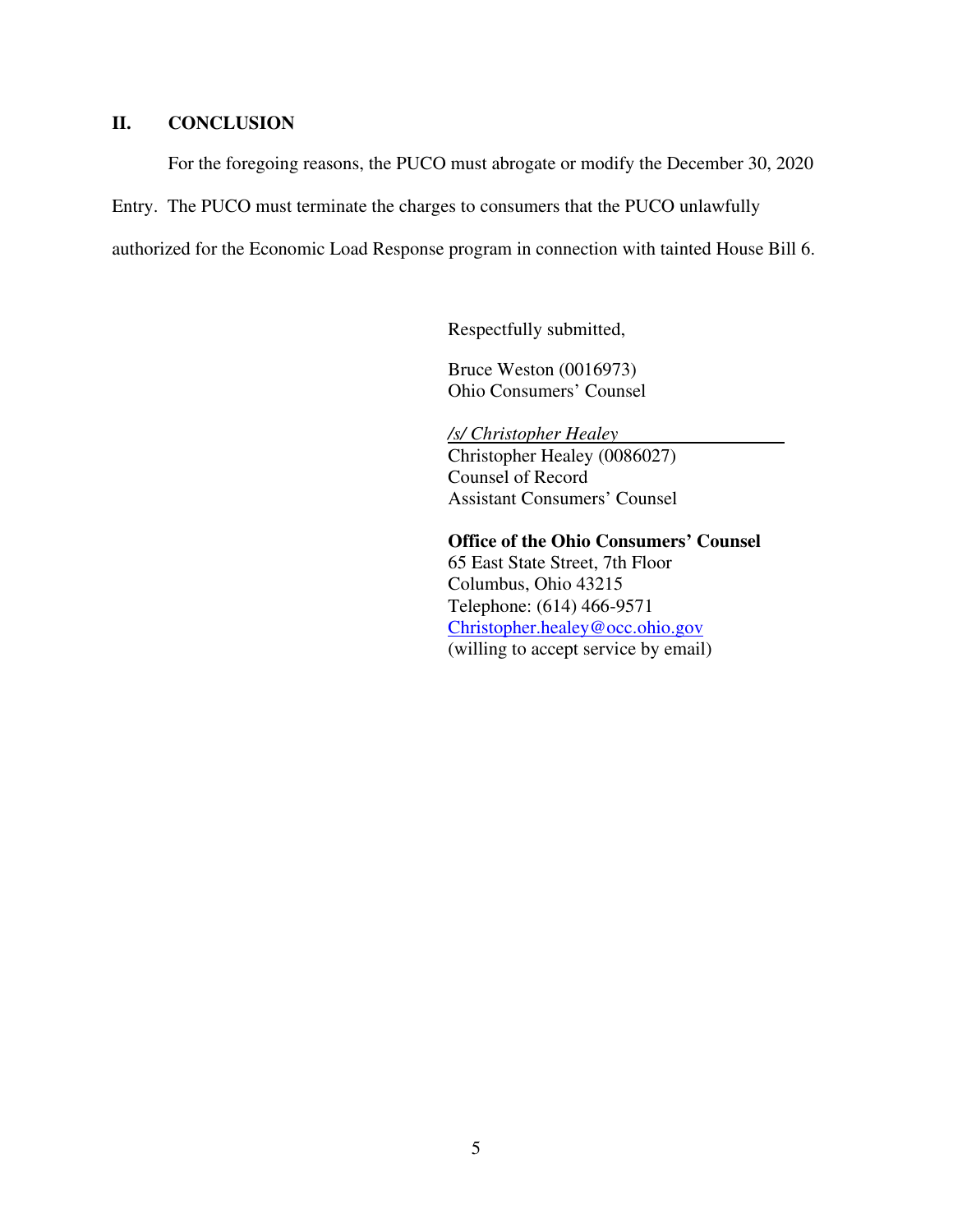# **CERTIFICATE OF SERVICE**

I hereby certify that a copy of the foregoing Application for Rehearing was served on the persons stated below via electronic transmission, this 29th day of January 2021.

> /s/ *Christopher Healey*\_\_\_\_\_\_\_ Christopher Healey Assistant Consumers' Counsel

The PUCO's e-filing system will electronically serve notice of the filing of this document on the following parties:

## **SERVICE LIST**

John.jones@ohioattorneygeneral.gov tdougherty@theOEC.org mleppla@theoec.org rdove@keglerbrown.com mwarnock@bricker.com dborchers@bricker.com dparram@bricker.com mpritchard@mwncmh.com sechler@carpenterlipps.com callwein@keglerbrown.com cdunn@firstenergycorp.com eostrowski@firstenergycorp.com

Attorney Examiner: Lauren.augostini@puco.ohio.gov leiterr@firstenergycorp.com rendris@firstenergycorp.com Kjklaw@yahoo.com mrgladman@jonesday.com stostado@jonesday.com jfinnigan@edf.org Bojko@carpenterlipps.com perko@carpenterlipps.com paul@carpenterlipps.com rkelter@elpc.org joliker@igsenergy.com swilliams@nrdc.org